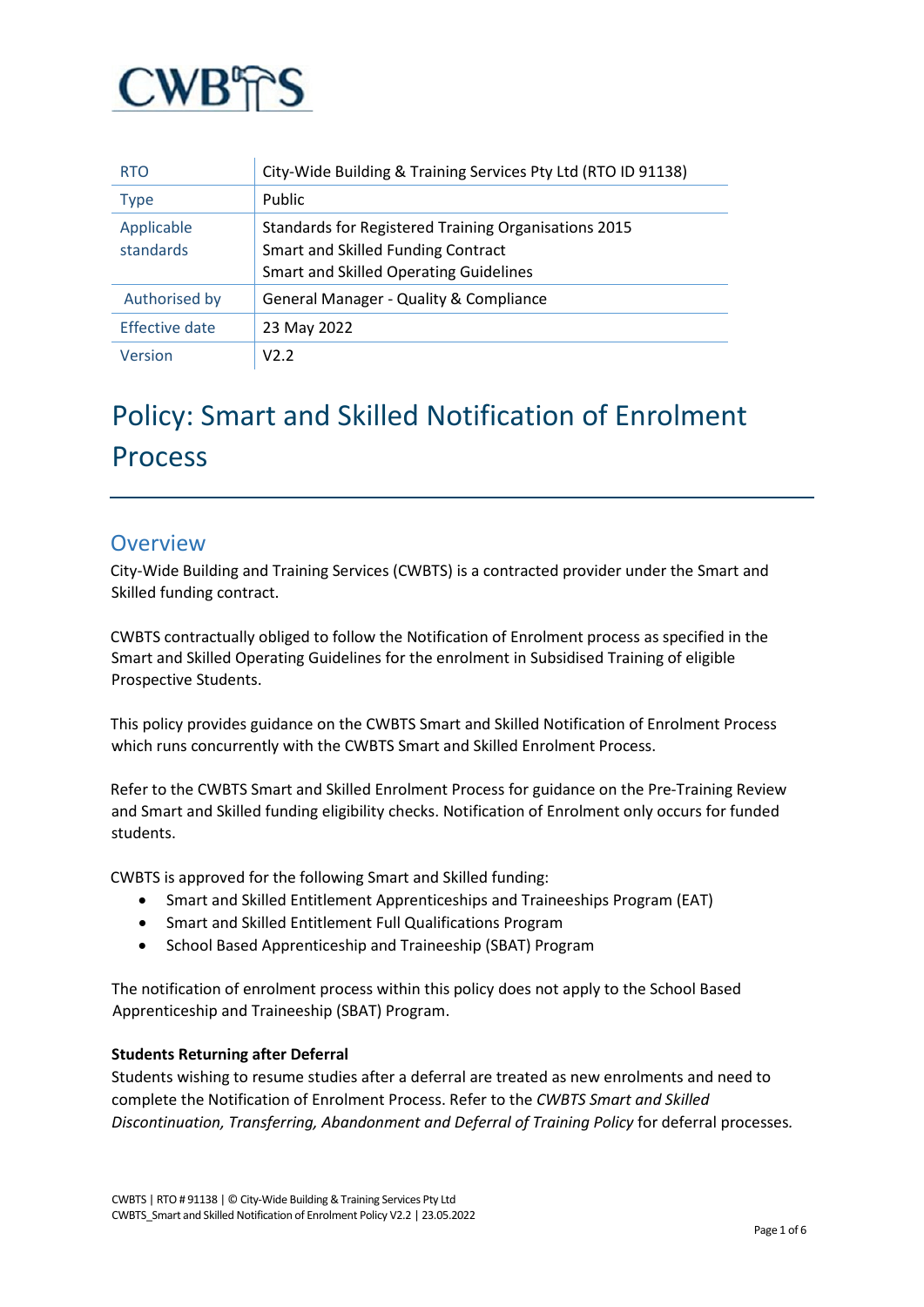

#### **Students Transferring In to CWBTS**

Students transferring into CWBTS from another provider have some additional steps. Refer to the *CWBTS Smart and Skilled Discontinuation, Transferring, Abandonment and Deferral of Training Policy* which provides a process regarding transferring in students. Read and follow the required steps before doing the Notification of Enrolment Process for these students.

## Notification of Enrolment Process

The Notification of Enrolment Process must be carried out simultaneously with the enrolment process and must be completed before CWBTS delivers any Training to the student.

Once the student is ready to enrol, commence the Notification of Enrolment Process on STS Online to notify the Department of the Student enrolment. This process will be completed in advance of a Student commencing training.

#### **Obtain Consent to Use and Disclosure of Personal Information**

Inform the prospective student that the information supplied by them (including their personal details and identification) will be used by the Department, and all prospective students must give their consent for the Department's use of their information.

Provide to the student and get the student to sign the *Consent to Use and Disclosure of Personal Information* form*.* 

The wording required in the *Consent to Use and Disclosure of Personal Information* form *is found within* Schedule 1 of the Smart and Skilled Operating Guidelines and a copy is provided at appendix 1 within this policy document.

#### **Third Part Arrangement**

CWBTS must notify the Prospective Student (and any relevant employer) of any Third Party Arrangements (including any Brokering Arrangement). CWBTS does not currently have Third Party Arrangements in place. Refer to the *CWBTS Third Party Delivery and Assessment Policy.*

#### **Provider Calculator**

Ensure the student has signed the "Consent to Use and Disclosure of Personal Information" form. **Do not continue with this process until this form has been signed by the student.**

CWBTS will use the Smart and Skilled Provider Calculator to enter the student data to:

- Validate eligibility of the Student
- Input details of Credit transfer or RPL
- Generate details of the fee chargeable, subsidies and loadings (if applicable).

Although CWBTS refer to the Smart and Skilled Fee Administration Policy issued by the NSW Department of Education for guidance on fees chargeable, subsidies and loadings, CWBTS uses the Provider Calculator to confirm the student's Smart and Skilled eligibility for a qualification and the student fee (or no fee) to be charged and will not charge a student a fee other than what is calculated by the NSW Government through the Provider Calculator.

CWBTS provide the resulting details of fee chargeable, subsidies and loadings to the student. No additional fees will be charged to the student except for additional costs outlined in Section 4 of the Smart and Skilled Fee Administration Policy. Refer to the *CWBTS Fees, charges and refunds policy*.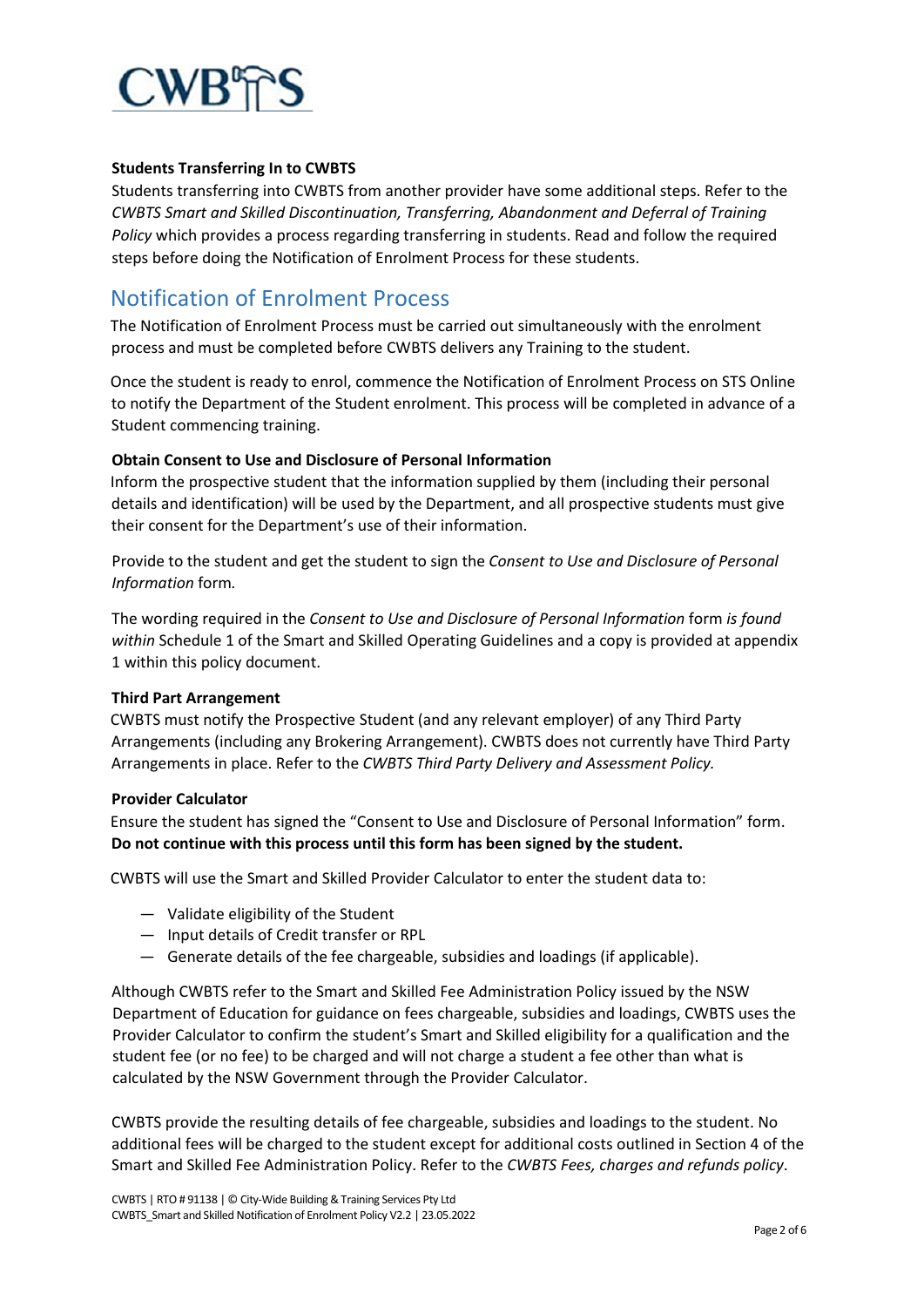

In order to complete the above process CWBTS will complete the following steps:

- Complete an enquiry
- A quote ID will be issued for the enquiry (A quote ID will only be issued if the enquiry is successful, which means that the individual is eligible to undertake the Smart and Skilled subsidised program). A quote ID will expire after *seven* days from the date of issue of the Notification of Enrolment is not undertaken before then
- Enter all details required into the Provider Calculator
- provide the fee chargeable, subsidies and loadings to student.
- Provide and have the student sign the Prospective Student Declaration confirming that:
	- o All information that they provided in connection with the Notification of Enrolment Process is true, accurate, complete and not misleading in any way.
	- o They have been provided with the details of the Fee chargeable and the **Student Information** (refer to *Fully Informed Students and Employers Policy* for details on the provision of **Student Information** and *Smart and Skilled Operating Guidelines 5.2*).
- Complete any additional information required for the Notification of Enrolment (this will not be completed if the enquiry is unsuccessful)

#### **Notification of Enrolment Report**

• A Notification of Enrolment Report is issued by the Department; a hard or soft copy will be kept on the Student's file and a copy given to the Student for their records

#### **Prospective Student Declaration**

The prospective student will sign or electronically accept a declaration confirming:

All information provided by the Prospective Student to CWBTS, in connection with the Notification of Enrolment Process is true, accurate, complete and not misleading in any way.

A Notification of Enrolment process has not concurrently been completed for the same qualification and/or the same units of competency for the same or other qualification(s).

The Prospective Student is aware of any Third Party arrangements (if applicable)

The Prospective Student had been provided with the details of the Fee chargeable and the Student Information.

#### **Commitment ID**

Successful completion of the Notification of Enrolment Process will result in the issue of a Commitment ID.

CWBTS will:

- Record the Commitment ID in the Enrolled Student's VETtrak record
- Commence the Enrolled Student in the Approved Qualification connected to the Commitment ID on the Planned Start Date within the corresponding Activity Period (noting that where the student does not Commence within the original Commitment ID's corresponding Activity Period, CWBTS must cancel the Commitment ID and create a new Commitment ID in the relevant Activity Period
- Submit Training Activity Data for the Enrolled Student within 28 days of the Actual Start Date

CWBTS | RTO # 91138 | © City-Wide Building & Training Services Pty Ltd CWBTS\_Smart and Skilled Notification of Enrolment Policy V2.2 | 23.05.2022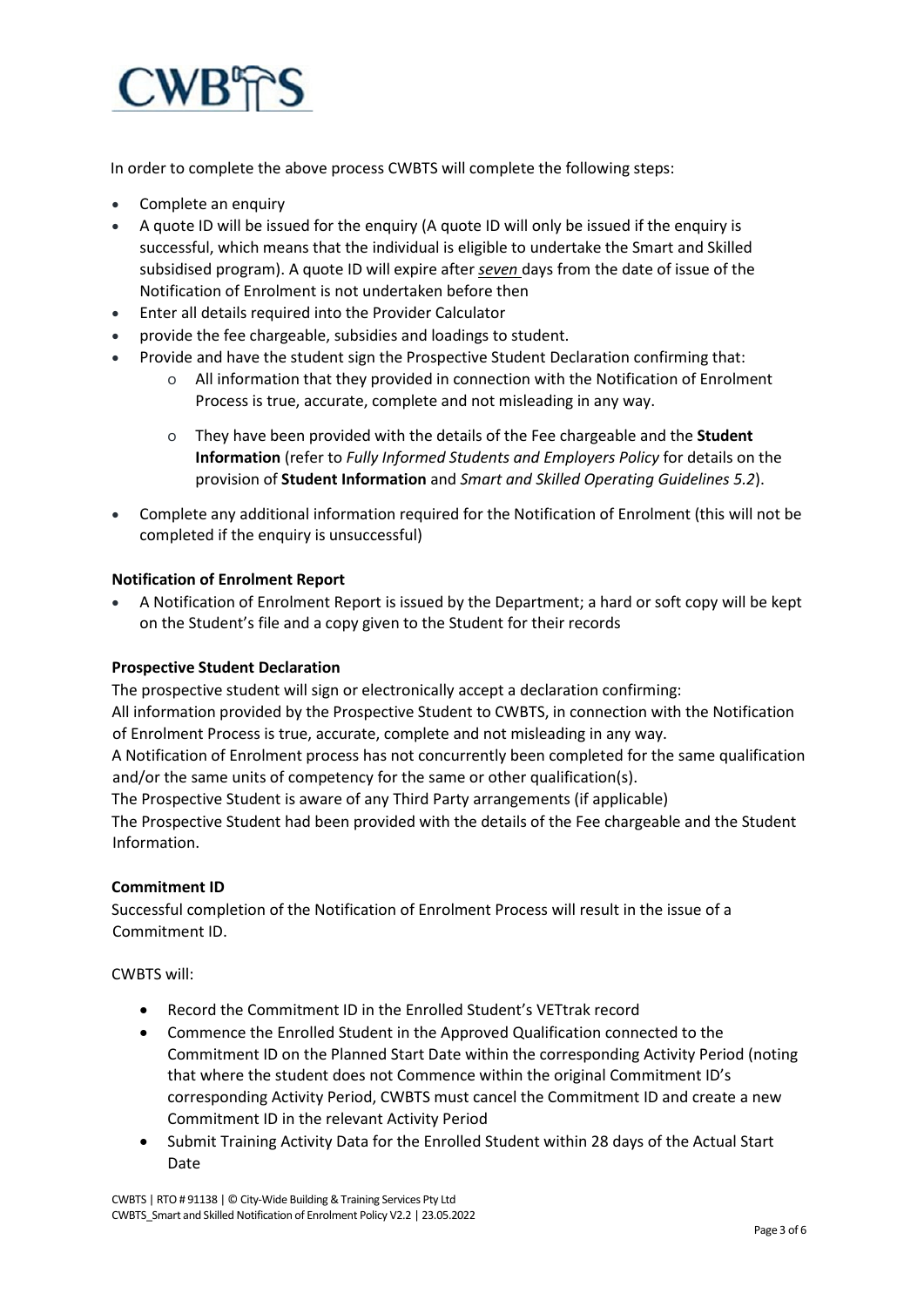

The Commitment ID will expire if the Training Activity Data for the Enrolled Student is not submitted:

- Within 10 weeks of the Planned Start Date if the Enrolled Student is an Apprentice or Trainee.
- Within 6 weeks of the Planned Start Date if the Enrolled Student is not an Apprentice or Trainee.

If you have any questions with regard to the Notification of enrolment process, please contact us on 07 5536 1000.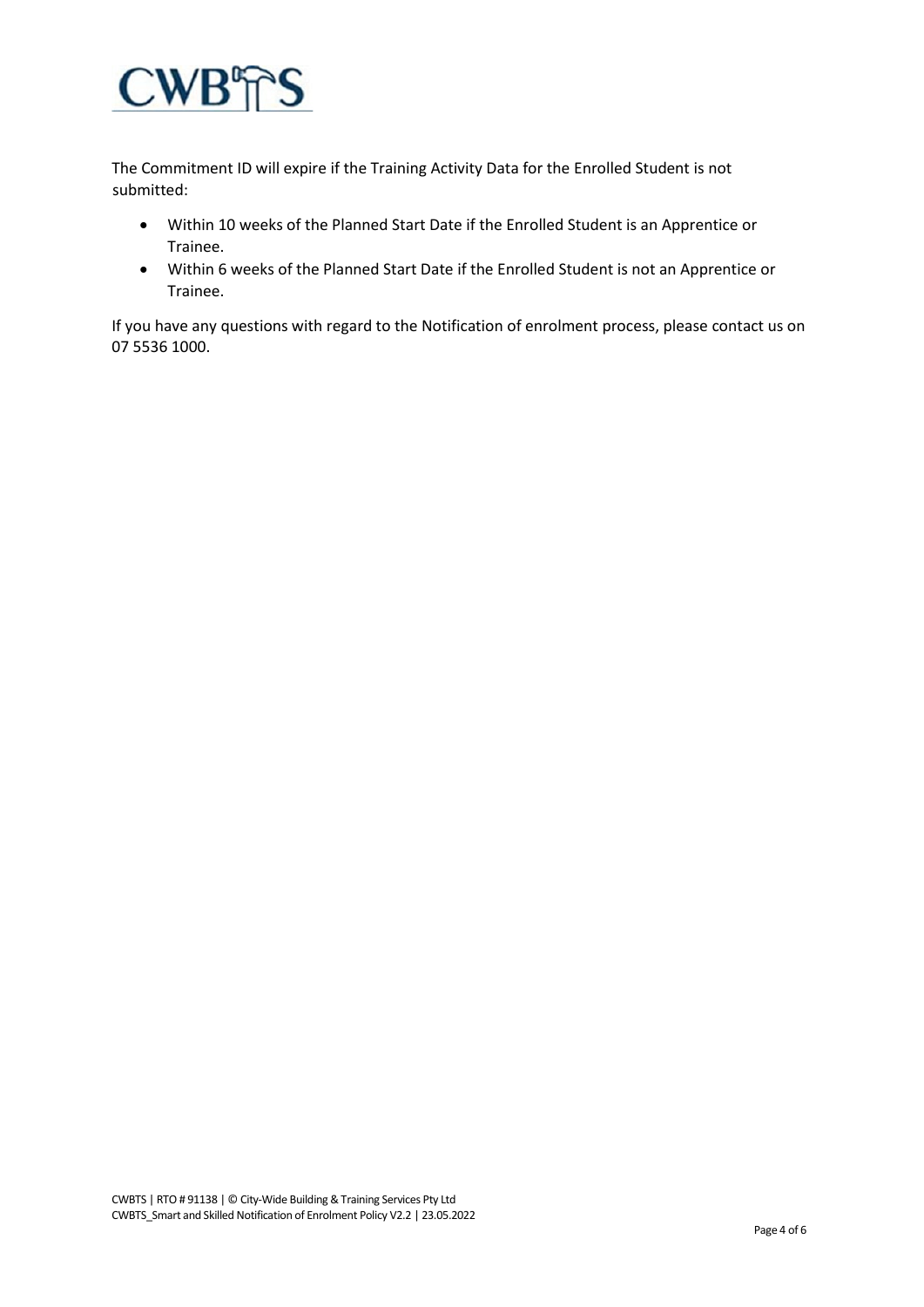

## Appendix 1

Template form as per Schedule 1 of the Smart and Skilled Operating Guidelines. This wording is included on a form provided by CWBTS for the student to sign prior to the Notification of Enrolment being completed.

| <b>Schedule 1: Consent Wording</b>                                                                                                                                                                                                                                                                                                                                                                                                                                                                                                                                                                                                                                                                                              |  |
|---------------------------------------------------------------------------------------------------------------------------------------------------------------------------------------------------------------------------------------------------------------------------------------------------------------------------------------------------------------------------------------------------------------------------------------------------------------------------------------------------------------------------------------------------------------------------------------------------------------------------------------------------------------------------------------------------------------------------------|--|
| <b>CONSENT TO USE AND DISCLOSURE OF PERSONAL INFORMATION</b>                                                                                                                                                                                                                                                                                                                                                                                                                                                                                                                                                                                                                                                                    |  |
| ı.                                                                                                                                                                                                                                                                                                                                                                                                                                                                                                                                                                                                                                                                                                                              |  |
| (First, middle and last Name)                                                                                                                                                                                                                                                                                                                                                                                                                                                                                                                                                                                                                                                                                                   |  |
| of                                                                                                                                                                                                                                                                                                                                                                                                                                                                                                                                                                                                                                                                                                                              |  |
| (current residential address)                                                                                                                                                                                                                                                                                                                                                                                                                                                                                                                                                                                                                                                                                                   |  |
| with date of birth                                                                                                                                                                                                                                                                                                                                                                                                                                                                                                                                                                                                                                                                                                              |  |
| understand and agree that, under the National Vocational Education and Training Regulator (Data<br>Provision Requirements) Instrument 2020, [insert name of the Provider] is required to collect<br>personal information (information or an opinion about me), collected from me, my parent or<br>guardian, such as my name, Unique Student Identifier, date of birth, contact details, training<br>outcomes and performance, sensitive personal information (including my ethnicity or health<br>information) and other enrolment and training activity-related information (together Personal<br>Information) and disclose that Personal Information to the National Centre for Vocational<br>Education Research Ltd (NCVER). |  |
| My Personal Information (including the personal information contained on my enrolment form and<br>my training activity data) may be used or disclosed by [insert name of the Provider] for statistical,<br>regulatory and research purposes. [insert name of the Provider] may disclose my personal<br>information for these purposes to third parties, including:                                                                                                                                                                                                                                                                                                                                                              |  |
| School - if I am a secondary student undertaking VET, including a school-based<br>apprenticeship or traineeship;                                                                                                                                                                                                                                                                                                                                                                                                                                                                                                                                                                                                                |  |
| Employer - if I am enrolled in training paid by my employer;                                                                                                                                                                                                                                                                                                                                                                                                                                                                                                                                                                                                                                                                    |  |
| Commonwealth and State or Territory government departments and authorised agencies,<br>including the NSW Department of Education (Department);                                                                                                                                                                                                                                                                                                                                                                                                                                                                                                                                                                                  |  |
| NCVER:                                                                                                                                                                                                                                                                                                                                                                                                                                                                                                                                                                                                                                                                                                                          |  |
| Organisations (including the Department) conducting student surveys; and                                                                                                                                                                                                                                                                                                                                                                                                                                                                                                                                                                                                                                                        |  |
| Researchers.                                                                                                                                                                                                                                                                                                                                                                                                                                                                                                                                                                                                                                                                                                                    |  |
| Personal Information disclosed to NCVER may be used or disclosed for the following purposes:                                                                                                                                                                                                                                                                                                                                                                                                                                                                                                                                                                                                                                    |  |
| issuing a VET Statement of Attainment or VET Qualification, and populating Authenticated VET<br>Transcripts;                                                                                                                                                                                                                                                                                                                                                                                                                                                                                                                                                                                                                    |  |
| • facilitating statistics and research relating to education, including surveys;                                                                                                                                                                                                                                                                                                                                                                                                                                                                                                                                                                                                                                                |  |
| understanding how the VET market operates, for policy, workforce planning and consumer<br>information: and                                                                                                                                                                                                                                                                                                                                                                                                                                                                                                                                                                                                                      |  |
| administering VET, including program administration, regulation, monitoring and evaluation.                                                                                                                                                                                                                                                                                                                                                                                                                                                                                                                                                                                                                                     |  |